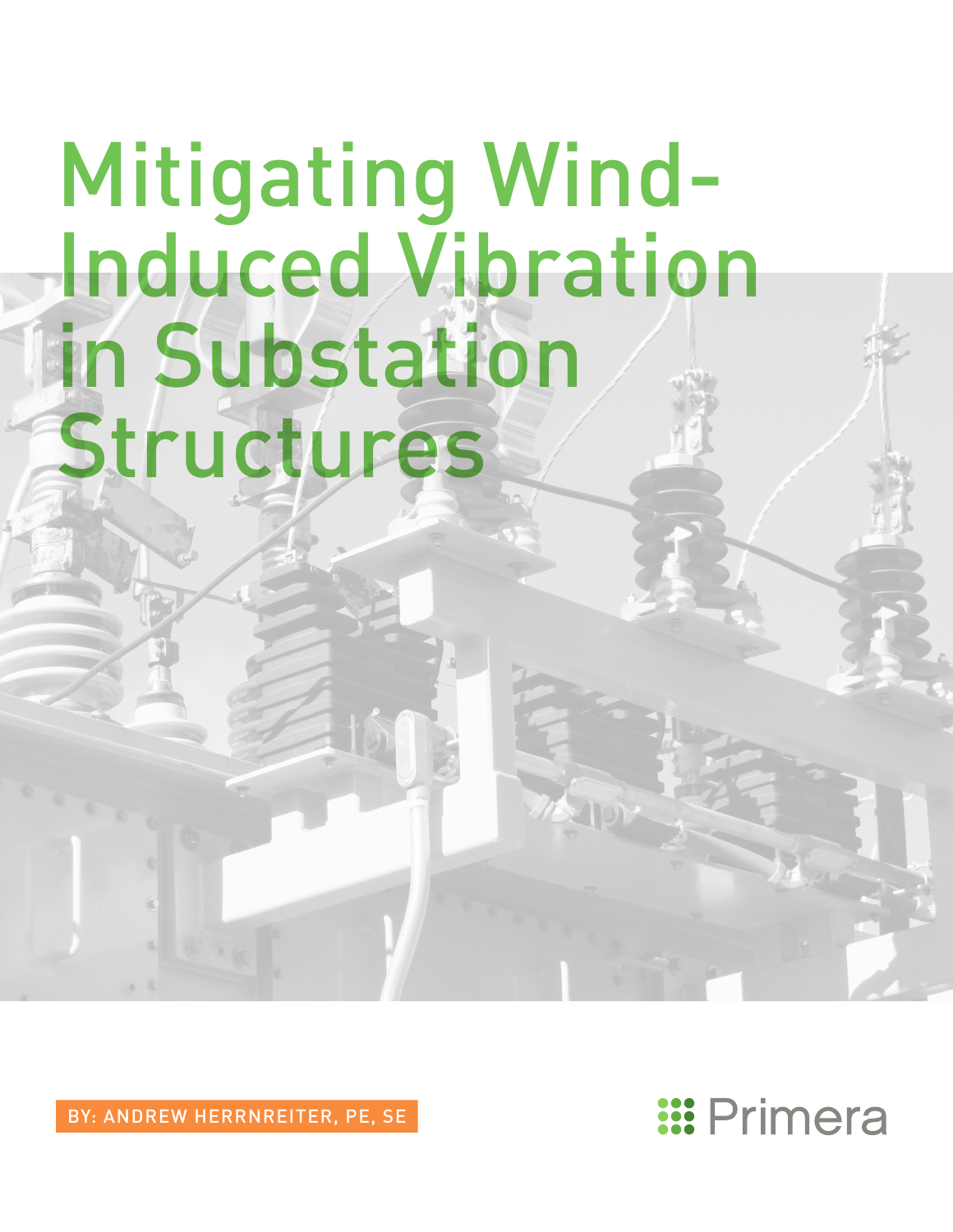When designing exceptionally slender structures, it's important to keep wind-induced vibration in mind. It may be an issue despite the structure passing all demand checks during the design phase. This article will cover why it's important for engineers to consider vibration when designing and detailing a slender structure. Common examples of vibration-susceptible structures are static masts, light poles, overhead line termination structures (dead-ends), and rigid bus.

Even a simple structure such as a light pole can undergo multiple modes of vibration depending on its natural period of vibration. First and second modes are the two most common modes of vibration experienced by substation structures. First mode of vibration, also referred to as 'sway' is commonly experienced by static masts, light poles, and similar structures. This mode has the lowest frequency, longest natural period of vibration, and maximum deflection occurs at the top of the pole. Under high wind conditions, sway is typically not a cause for concern. For example, we have all at one point seen a traffic light swaying on a windy day. These tall and slender structures are designed with a code-prescribed deflection limit and can accommodate the low frequency of sway with little impact on their lifespan.

## **"The key factor in these sustained wind situations is vortex shedding."**

In addition to high winds, sway may also occur under sustained, low speed winds--generally less than 30 mph. Sway under these conditions poses a greater risk to the structure; the pole



*Figure 1. First and second modes of vibration for a pole-type structure.*

may be susceptible to second mode vibration as wind speed increases. The key factor in these sustained wind situations is vortex shedding. In fluid dynamics, vortex shedding is the phenomenon of alternating low-pressure zones (vortices) forming on the leeward side of a body under a steady stream fluid flow. In response, the body will begin to oscillate in the direction perpendicular to the wind flow as these vortices alternate. Issues arise when the exciting force frequency starts to match a natural frequency for the system. You then start to excite a particular mode of vibration and the magnitude of the vibration is amplified. Swing analogy comes to mind. If you push or extend your legs at the right time, swinging increases. Push or extend your legs at the wrong time, swinging decreases. As the frequency of the oscillation increases with wind speed, it can approach the structure's natural frequency for second mode vibration and lead to harmonic resonance. Frequency of vortex shedding is closer to second mode of vibration which is why this mode gets excited.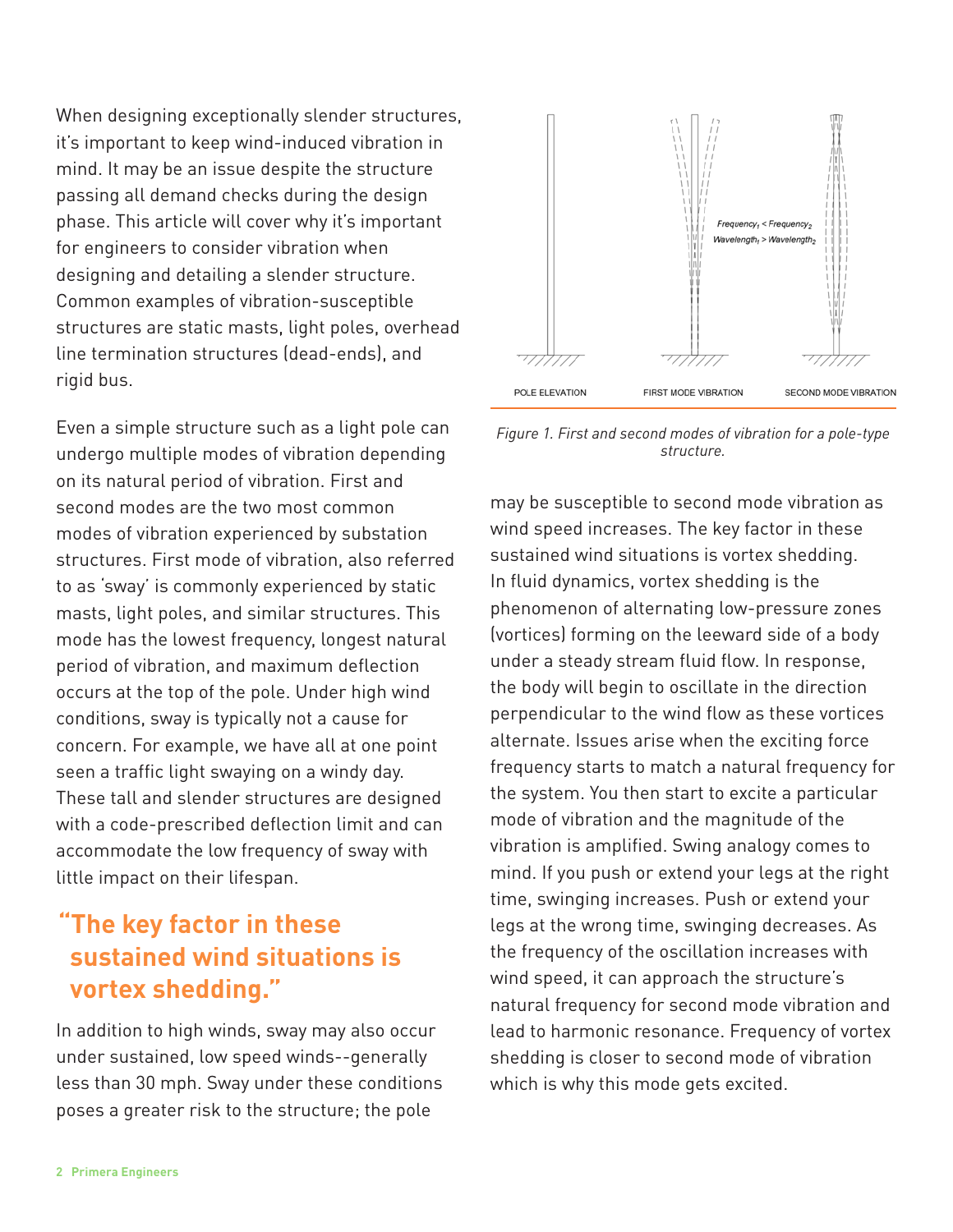

*Figure 2. Pole vibration induced by vortex shedding.*

Second mode vibration, also known as 'aeolian vibration,' is a much more serious condition. It may lead to early fatigue failure of the structure. Under first mode vibration, the top of the pole undergoes horizontal translations as the dominant mode shape of deformation. Under aeolian vibration, an inflection point is formed near the top of the pole, leading to a mode of vibration as shown on Figure 1. This causes the middle of the pole to vibrate at a lower wavelength but much higher frequency than the first mode. Therefore, it may be easier to hear the fluttering of aeolian vibration than it is to see it. The cyclical loading induced by the higher frequency aeolian vibration can cause early fatigue failure of welds and corners of the pole. This vibration is difficult to predict. The wind criteria that cause second mode vibration are specific to the terrain conditions for the project site. The historical performance of a structure at previous locations cannot be relied on for predicting performance at future locations. As expected, aeolian vibration is more common in flat, rural terrain with few ground-level obstructions.

Aeolian vibration is not limited to light poles or static masts. It may also occur in rigid bus and dead-end structures as well. Rigid bus is a common component of substation design projects, and of the two, is more readily identifiable as a vibration risk. As the bus span increases, so does its susceptibility to aeolian vibration. This is partly why many utility companies impose a limiting bus span in their design criteria, typically 15 feet or less. On the other hand, the susceptibility to vibration of dead-end structures may not be as obvious as rigid bus but could pose a greater danger during construction. Dead-end structures typically consist of two tapered steel columns with a tubular steel beam connecting the two. The beam supports insulators that are designed to withstand thousands of pounds of tension forces from incoming overhead transmission lines. Depending on the phase spacing of the incoming lines and existing conditions on-site, these beams can often have spans in excess of 30 feet. For long span beams, it's crucial to minimize the time between installing the dead-end structure and installing the conductors. The reason for this will become apparent after we discuss damping.

### **"In theory, an undamped system can have infinite vibration amplitude at resonance. "**

Though steps can be taken during the design stage to reduce the likelihood of aeolian vibration--such as adding weight or increasing the stiffness of the structure to alter the natural frequency of the system--the possibility for the system to undergo vibration at resonance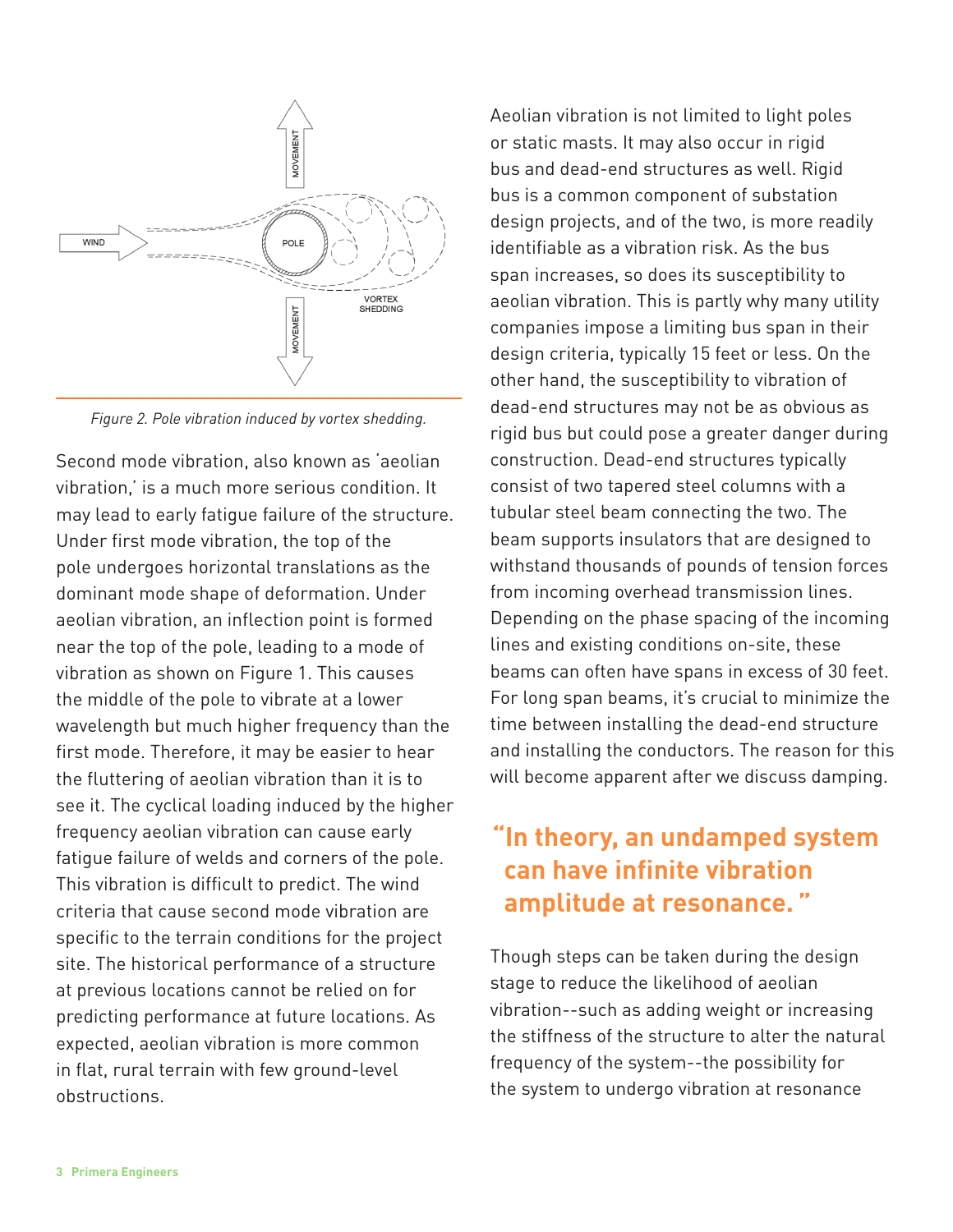

*Figure 3. Examples of vibration dampers, (a) weighted ball for first mode in poles, (b) chain with optional noise-reducing wrap for first and second mode in poles, (c) externally mounted weight for second mode in rigid bus.*

still exists. In theory, an undamped system can have infinite vibration amplitude at resonance. To mitigate this, dampers can be installed on the structure. They come in a variety of forms, but essentially serve the same function--to interrupt the harmonic resonance and reduce the amplitude of vibration during a critical wind event.

In light pole type structures, there are different dampers for different modes of vibration. Although first mode vibration is of low concern structurally, it may be beneficial to reduce sway in poles with a brittle finish or simply for aesthetics. A common first mode damping solution is to install an enclosed weighted ball at the top of the pole. As the pole begins to sway, the ball will move to counteract and dampen the sway. This effect can also be accomplished by hanging a short length of chain from the top interior of the pole.

To combat second mode vibration in poles, weights can be fastened to the inner wall of the pole during fabrication to alter the pole's fundamental frequencies. Another option is to

extend the first mode chain down through the middle half of the pole; its motion will interrupt the harmonic frequency of aeolian vibration. For tubular rigid bus, a simple yet effective method of vibration damping is to thread the bus with conductor cable. There are instances, however, when bus damping with conductor cable is not a cost-effective solution. This can be due to availability of the required conductor size, or the total length of bus required to be damped. A solution to this problem is to install commercially available damping weights around the exterior of the bus at prescribed intervals. Adding weight to the structure is the most effective method for mitigating damaging aeolian vibration.

Circling back to the case of the dead-end cross beam, it's now clear why conductors and other equipment should be installed shortly after the dead-end structure has been constructed; the weight of the equipment also serves as an efficient damper. An unloaded cross beam left undamped for a prolonged amount of time may risk failing due to aeolian vibration. An engineer that is cognizant of the construction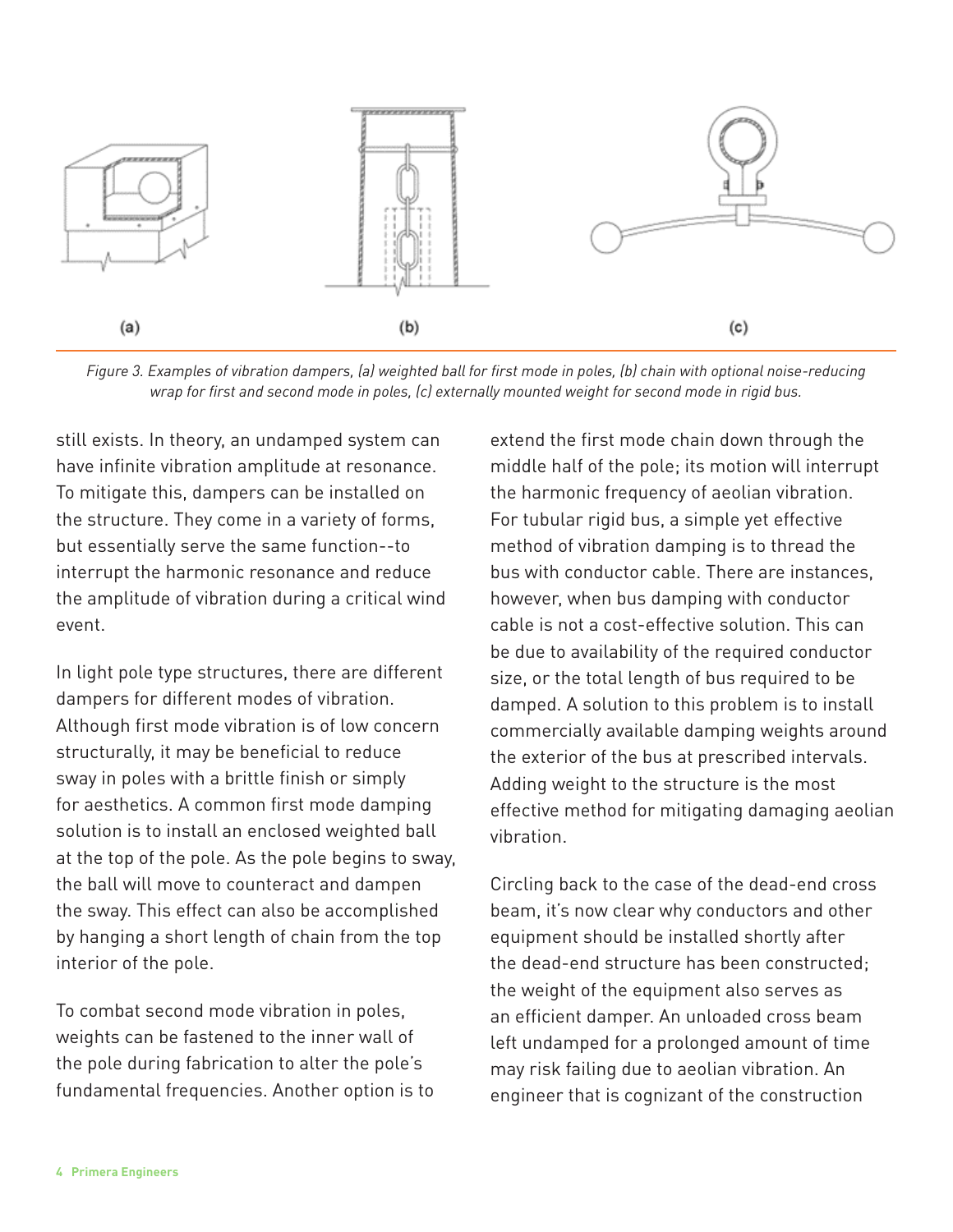

*Figure 4. Potential aeolian vibration in an unloaded h-frame beam.*

timeline can mitigate this risk. If the timeline calls for the dead-end structure and remaining equipment to be installed later, the structure should be damped with temporary weights such as scrap insulators or structural shapes until the specified equipment can be installed.

Even as design standards continue to develop and be refined for substation structural engineering, it's unlikely that prescriptive dampening requirements can be codified for a topic that is so heavily influenced both by project location and structure geometry. As such, it is in the engineer's best interest to be aware of potential aeolian vibration and how to best assuage possible hazards while still meeting project and client requirements.